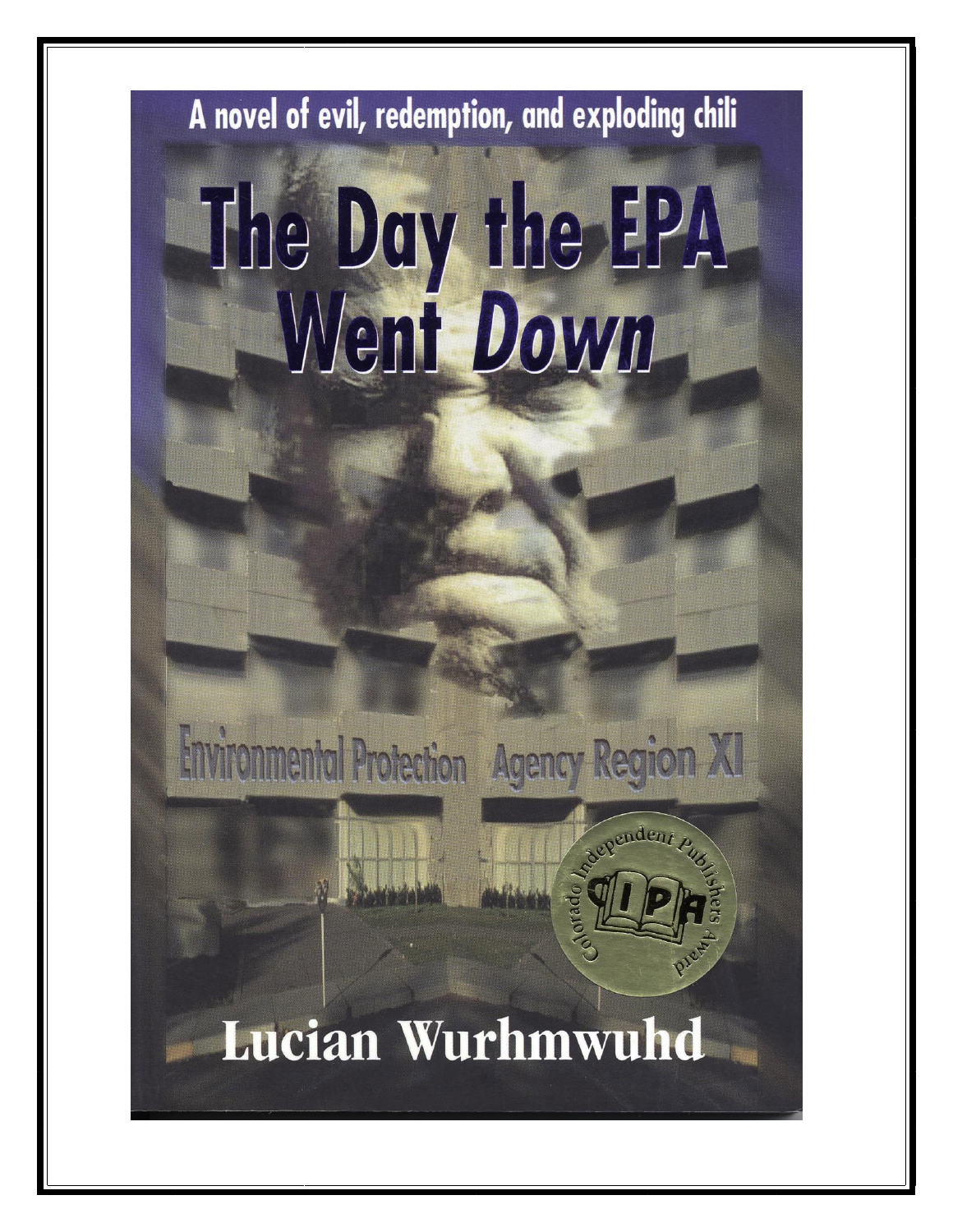## *The Day the EPA Went Down: A novel of evil, redemption, an exploding chili*

## **Contents**

| Chapter 1  | Challenge               | 1   |
|------------|-------------------------|-----|
| Chapter 2  | Revenge                 | 15  |
| Chapter 3  | Asinine                 | 21  |
| Chapter 4  | <b>Bad Tree Day</b>     | 28  |
| Chapter 5  | Gas                     | 32  |
| Chapter 6  | Jammed                  | 39  |
| Chapter 7  | Acronyms                | 42  |
| Chapter 8  | VP Memo                 | 49  |
| Chapter 9  | Orders                  | 55  |
| Chapter 10 | Reamed                  | 62  |
| Chapter 11 | <b>GETEM</b>            | 64  |
| Chapter 12 | X Marks the Spot        | 72  |
| Chapter 13 | <b>OWL</b>              | 74  |
| Chapter 14 | <b>Blanks</b>           | 80  |
| Chapter 15 | <b>DRINKUP</b>          | 83  |
| Chapter 16 | Reverse                 | 91  |
| Chapter 17 | <b>Baer Fur</b>         | 93  |
| Chapter 18 | <b>Explosive Issue</b>  | 100 |
| Chapter 19 | <b>Booby Hatch</b>      | 103 |
| Chapter 20 | Testing One, Two, Three | 108 |
| Chapter 21 | Minerals                | 110 |
| Chapter 22 | Rigged                  | 113 |
| Chapter 23 | Whale                   | 115 |
| Chapter 24 | Crusade                 | 122 |
| Chapter 25 | <b>Final Solution</b>   | 124 |
| Chapter 26 | <b>TDTEPAWD</b>         | 135 |
| Epilogue   |                         | 140 |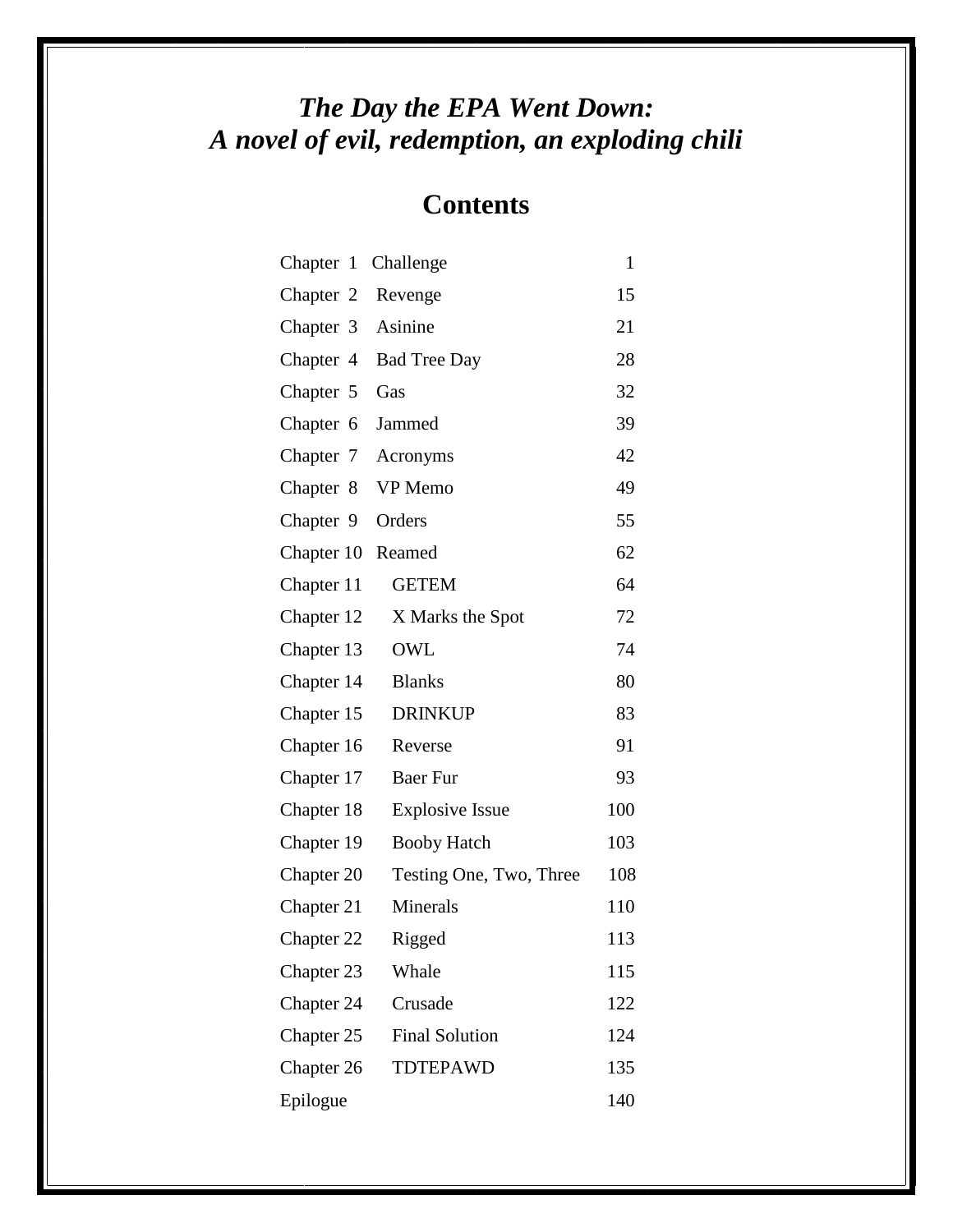## *The Day the EPA Went Down: A novel of evil, redemption, an exploding chili*

### **Chapter 1**

#### **Challenge**

Like a drummer at the guillotine Joseph Toler, a pencil in each hand, tapped the legal pad on his desk slowly. He pondered what he could possibly say to the employees of Environmental Protection Agency - Region XI about the budget blood bath taking place in Washington.

On the pad he jotted *LAYOFFS.*

Quickly he crossed it off.

Would federal employees even understand the word layoff?

He jotted *RIF*.

It had a much nicer sound to it.

In a flash Joseph Toler, Deputy Assistant Regional Director for Hazardous Waste Management Division Regulations Section, was again drummer for his college band, The Cosmic Raisin, and he was wowing them with his Gene Krupa impression. He always felt he did the drum solo in Sing, Sing, Sing as well as Krupa ever did. Too bad the Cosmic Raisin so quickly moved on to rock music.

Joe's riff on the legal pad became so furious that a crowd began to form around his office door. When he became aware of them, he stopped drumming, waved them away, and crossed off *RIF.*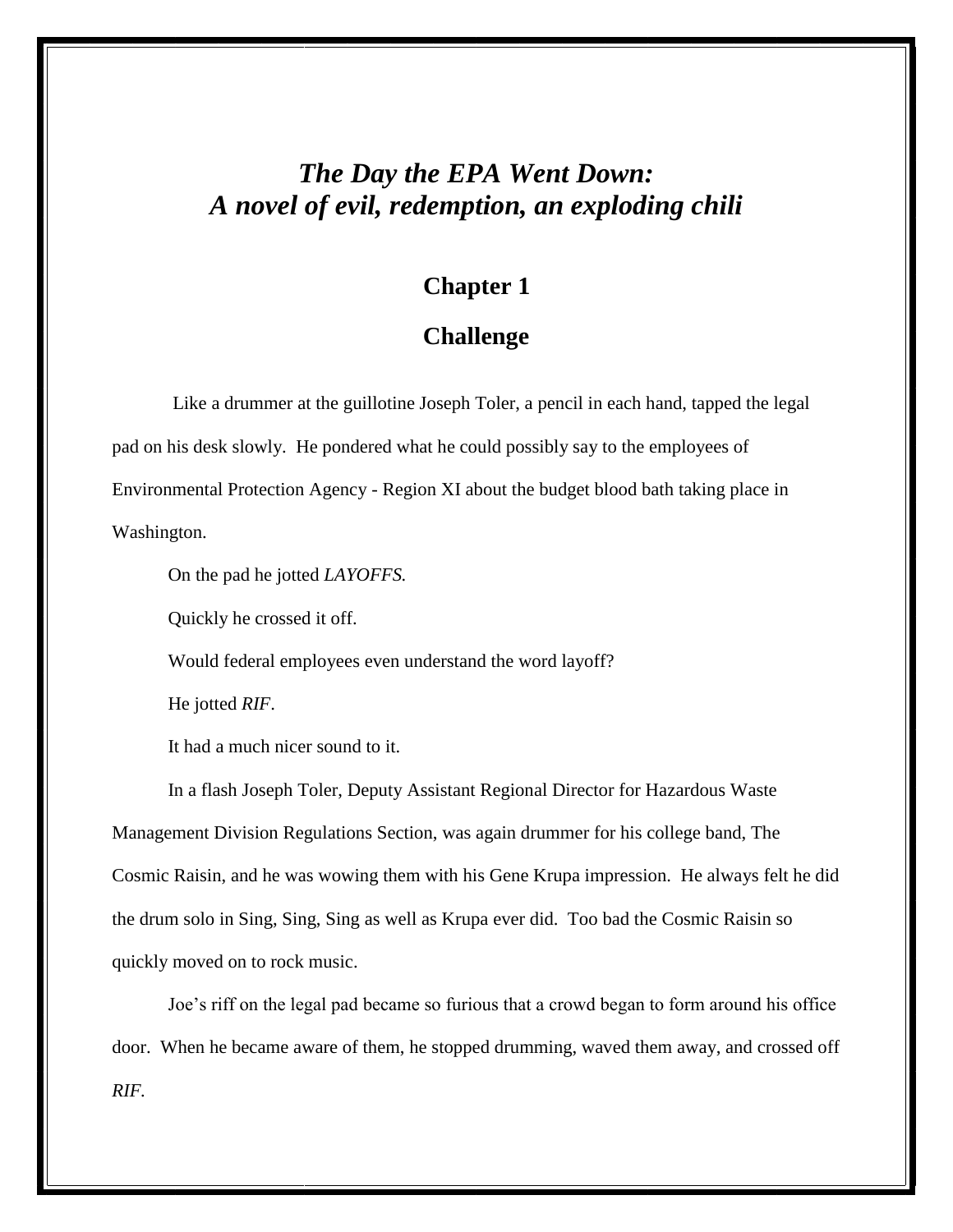Reduction in force? he thought. Impossible! Every cell in the body of this career federal employee shuddered at the idea. Government was about growing, not about shrinking. A shrinking government is a dying government.

#### *DOWN SIZING*

#### *RIGHT SIZING*

He Xed out these two current business terms as quickly as he wrote them.

Anger swelled up in him, righteous anger, anger aimed at the injustice of it all. It was his duty, his destiny even, to save the day. Being a positive thinker (at least his twenty years of government service had not squeezed that out of him), he searched his mind for ways to get through this crisis and come out of it even better off. In every adversity, he reminded himself, are the seeds of opportunity.

How, he thought, can I motivate my employees? How can I make them understand the gravity of this situation and yet help them see it as an opportunity, that just carping and complaining and declaiming and denouncing will accomplish nothing? How can I recapture the feeling of hope we all had just two years ago when the president was elected and with a distinguished environmentalist vice-president .? How can I turn their thoughts from worry about survival to ways to thrive?

He began mentally rehearsing the words he would say to his employees: 'The new Congress has turned hostile and is coming at us like Freddy Kruger. It is cutting away everyone in its path with a large budget knife.'

That would be a good way to begin but not very positive. How, oh how, do I steer them in a positive direction? How do I get them to focus on something other than the budget cuts? How could the Congress do this? All these Republicans ever think about is how to make things cozier for business?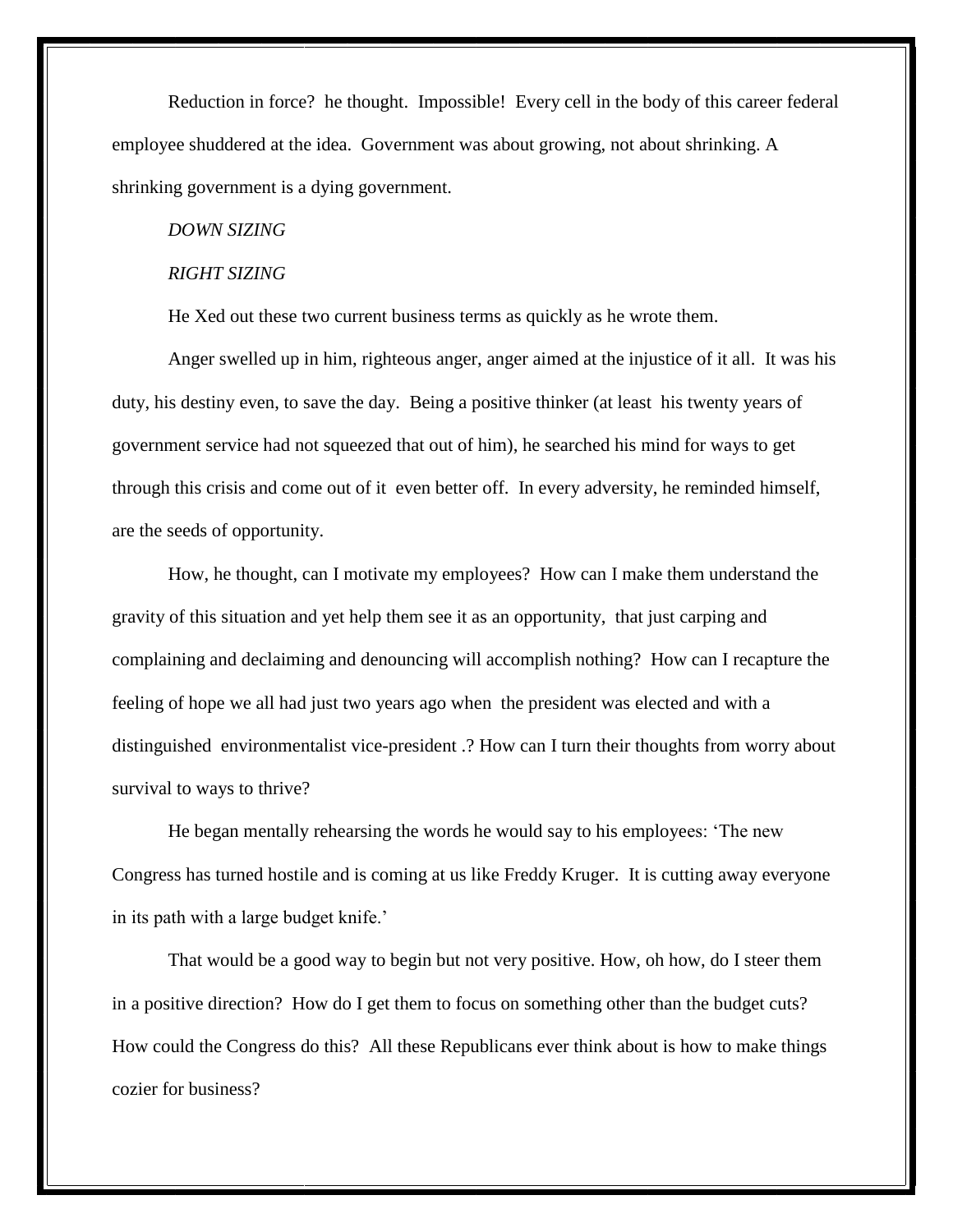He realized his thinking was taking a decidedly negative, self-pitying turn.

To snap himself out of it, he once again became Gene Krupa at Carnegie Hall slowing banging out the first beats of his Sing, Sing, Sing solo until once again he was banging on the pad for all he was worth. He felt the energy surge though his body and soul. As he reached the climax of his solo he could hear Harry James's trumpet pulling the rest of the band back into the piece.

He got so excited he had to call on one of his other loves, meditation, to calm himself back down.

He dropped the pencils that had become drum sticks.

He breathed deeply.

Slowly inhale.

Slowly exhale.

One, two, three times he allowed the atmosphere to breathe for him. No longer was his body the actor in this life giving drama. It was the air itself that moved into his lungs and caressed his soul.

Soon his martial arts discipline took over, and he began thinking deflective rather than attacking thoughts.

"Business, of course, we've got to model ourselves on business, use business points of view, use business terminology, make the Congress think of us as just another business, then they will give us our due. Deflect the blow they've aimed at us and make it work for us."

With a flourish he doodled the word BUSINESS on the pad and tossed both pencils across the room.

He visualized the final S in BUSINESS knocking down Congress with a fluid karate kick. He saw the opponent drop before he knew what had hit him.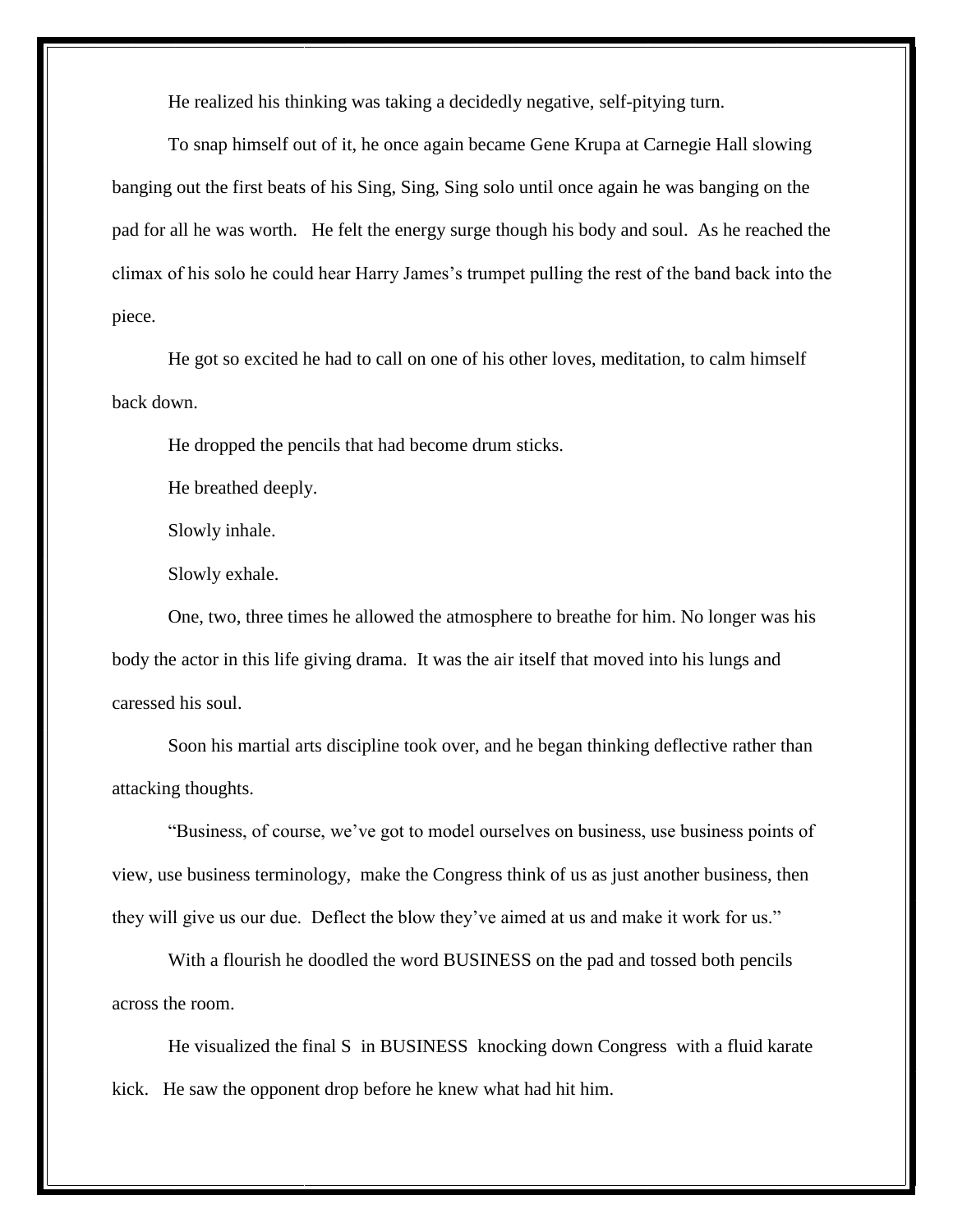"Ahhh, Sensei, would be proud!" he hissed loudly.

Charles Edgerly, who was just shuffling past the office door, actually turned his head slightly to see what was going on in there.

Joe grabbed two more pencils from the EPA Tenth Anniversary mug next to his name plate and did a drum roll on the legal pad. He dropped the pencils and jumped up like Archimedes from his bath, grabbed the pad, and with an air of confidence he had not felt in years strode down the hall to meet with his employees.

As he walked into the the Snail Darter Room at precisely 10:00 o'clock, the announced time of the staff meeting, only Charles Edgerly, cradling his coffee cup like a beloved pet, was seated and ready for the meeting.

Because he had gained new insights and a new enthusiasm, Toler hoped that things would be different. Of course he should have known better. The day Archimedes discovered the law of displacement, the thinkers in the agora, pondering theories of reality instead of exploring how the world really works, probably had no clue what a momentous discovery had been made either. It always bothered Toler that life just went on hour by hour, sun rise by sun rise, season by season, no matter what wars, funerals or seductions were happening.

At about 10:15 the Region XI staff began shuffling in. Each dropped into the same seat he always dropped into. They buzzed about the headline that had appeared in the Great Western Chronicle:

#### SPEAKER SUGGESTS EPA EXPENDABLE

Hostile Environment for EPA in D C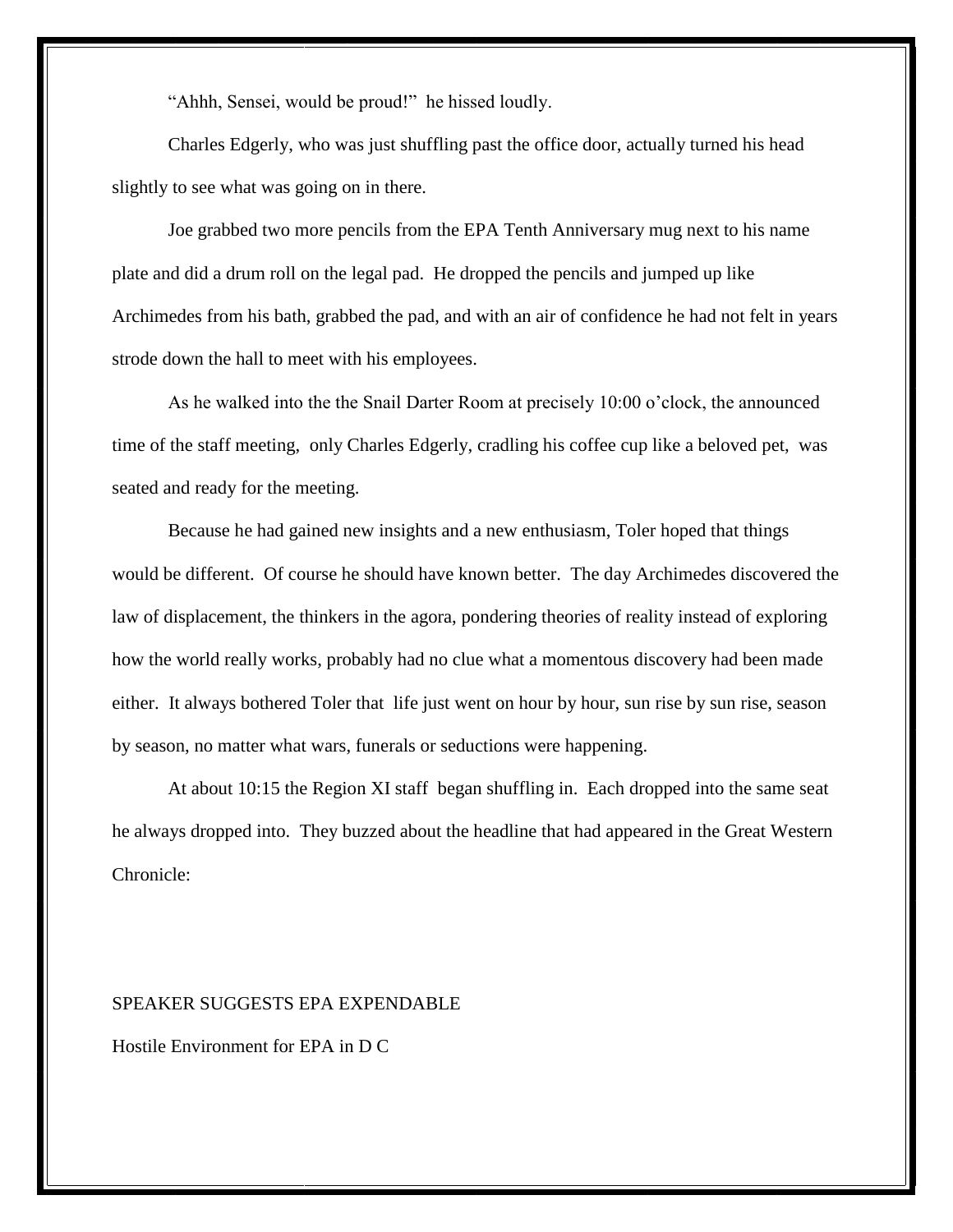The custom of the Agency dictated that those who were not present at any gathering were somehow more important than those who were. According to this time honored custom, anyone who arrived on time was made to wait until the late-comers arrived. Thus, because of the constant striving among the employees for status and seniority, meetings were starting later and later, the operative principle being, "He/she who arrives last wins." In fact, the greatest politeness ever shown by one Region XI employee to another always took place between the last two to arrive as they stepped aside for each other to enter the room.

Usually it was Katrina Fussbrachen and Mark Furer who stood like Alphonse and Gaston waving each other through the door until whoever was conducting the meeting had to insist that each enter and take his place. This in itself, of course, accomplished what each had hoped for everyone noticing their arrival.

Charles Edgerly, however, always arrived first and on time because he really didn't care who thought he was important just as long as he had his coffee.

When all had finally assembled at 10:35, Toler began.

"Ladies and gentlemen."

The very moment the words slipped passed his lips he knew he had made an egregious error. Quickly his brain processed alternatives to this phrase with the speed that only the human brain can achieve in the brief interval it took him to say, "Um, excuse me."

To begin again his bio-computer considered and rejected "Women and guys" among other alternatives and was just about to settle on "My fellow employees" when his built in censor whispered in his ears that "fellow" probably carried a sexist connotation. Several other possibilities zipped through his brain at astronomical speeds, among them "My fellow persons". Toler, was flustered by the icy stare covering Katrina's face.

Correcting his language was the one area of personal development Joseph Toler was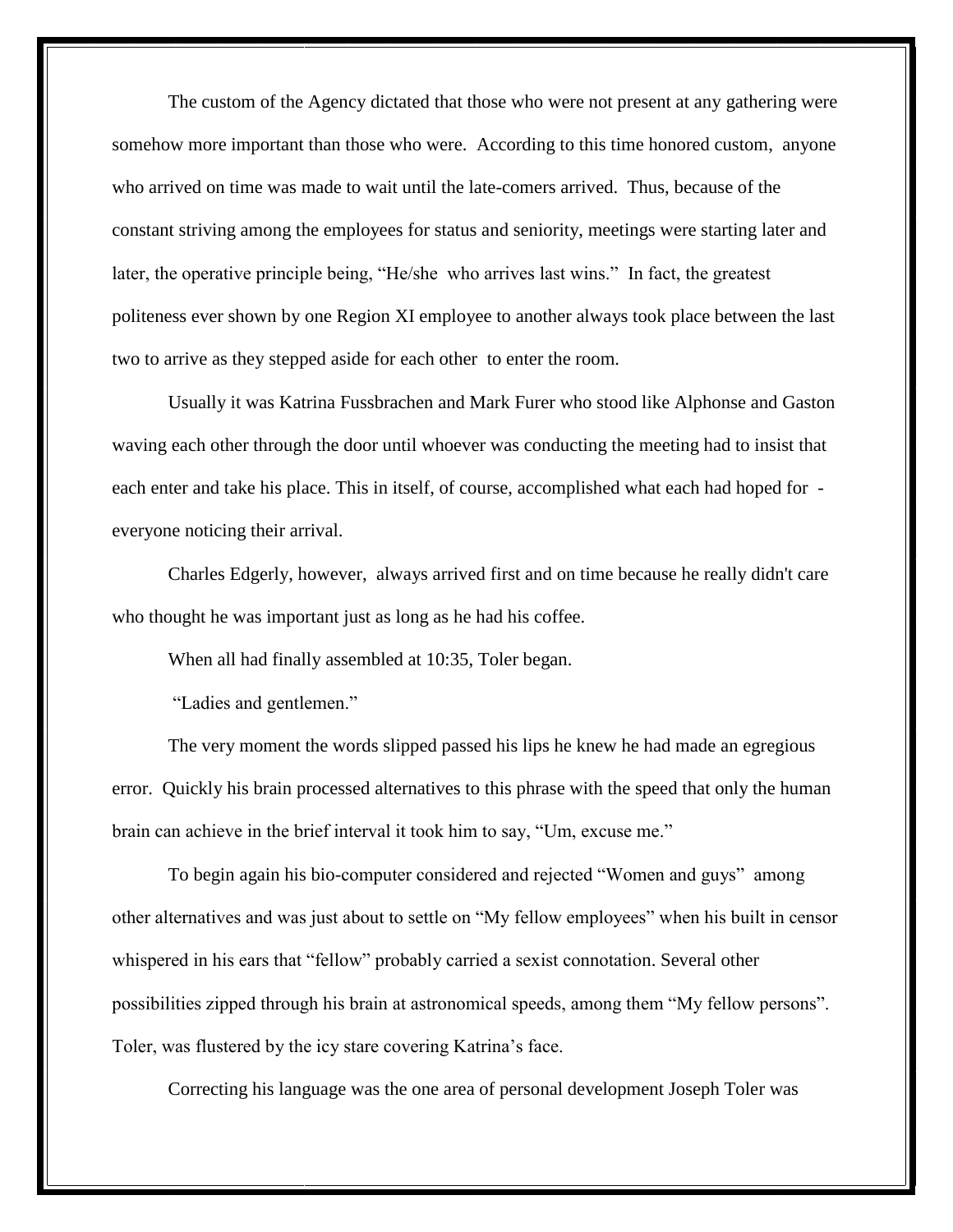continually working on, and the only area of human interaction he did not feel he had yet mastered. And Katrina was always ready to remind him of that fact.

Those who were paying attention, however, picked up immediately that something important was about to be said. Toler being the egalitarian he was, the words ladies and gentlemen had never passed Joseph Toler's lips that anyone could remember.

Mark "Sarge" Furer and Katrina Fussbrachen interrupted at the same time.

"Chief, I've got a really important announcement to make." Mark prevailed through the sheer power of volume. Katrina's whine could not compete with his drill sergeant's megaphone voice.

Before Toler could cut him off, Sarge launched into his announcement.

"I've got great news to share with you. I just learned we have a conviction in the spotted owl killing."

The room erupted in applause. Everyone was elated at the news, but even more were they relieved that Sarge had not begun another of his tirades about the explosion in the microwave oven.

Toler cut Sarge off with uncharacteristic sarcasm.

"Mark, if God had wanted you to give us the details at this meeting, He would not have given us copy machines and trees to make paper from. Put the details in a memo."

When Toler saw the icicles in Katrina Fussbrachen's eyes lengthening, he wished he could take back these words too and rephrase his remark.

"Puhleeze, Mr. Toler. If you wish to think of your higher power as a god, that is you business, but don't impose those views on us. And He, Mister Toler! My Gawd!"

"Thank you for reminding me," Toler replied, reverting to the even tempered persona he was careful to project most of the time. But Katrina got in the last shot.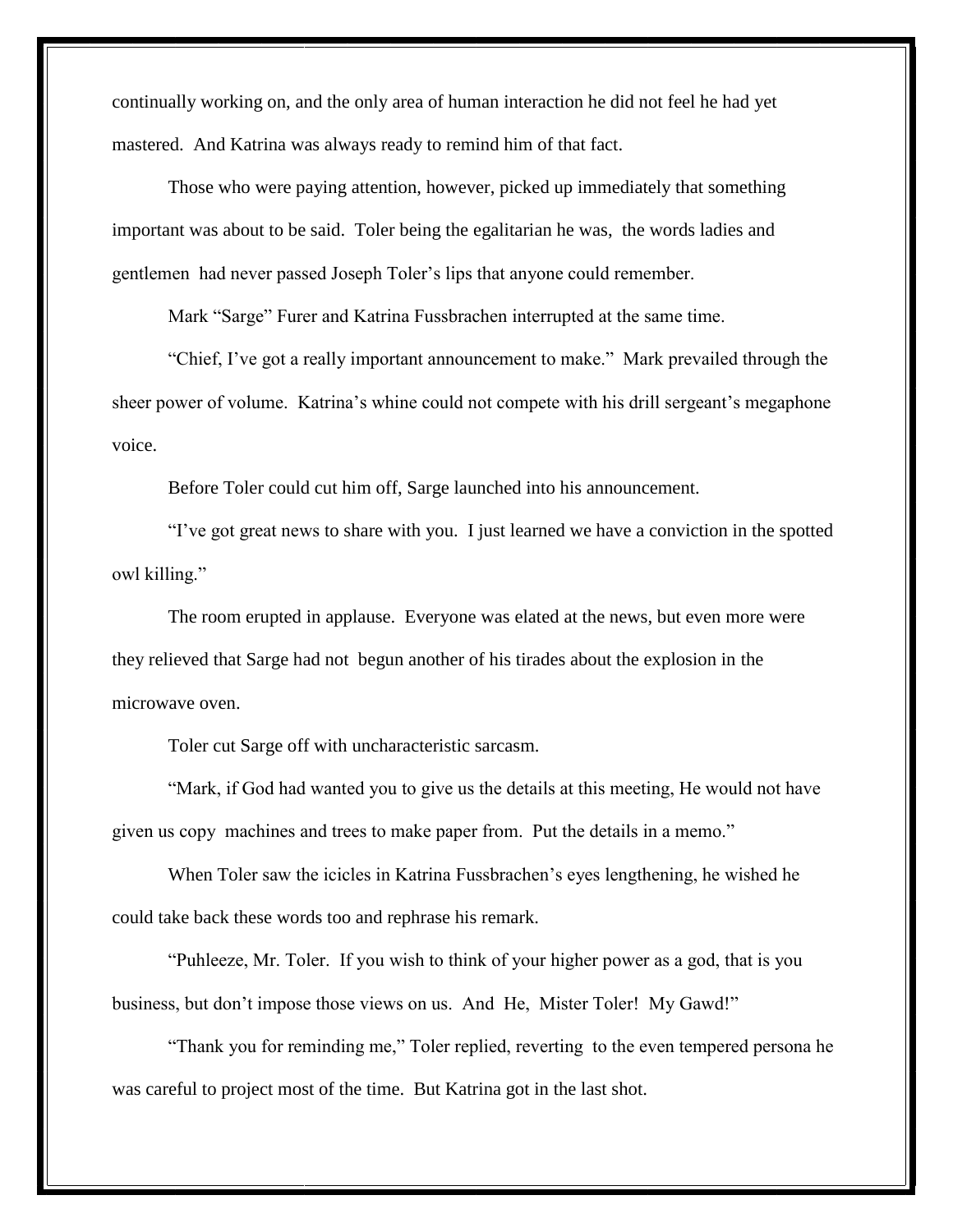"And 'Ladies and Gentlemen', Mister Toler!"

I wonder why she didn't call me Tolerperson, flashed through Toler's mind.

"We must get back to the reason I called this meeting."

Toler insisted on brevity at staff meetings. He would listen for as long anyone wanted to talk one on one, but he disliked intensely wasting the time of several people at a meeting. It had nothing to do with making meetings brief; rather It had to do with the number of meetings they all had to attend.

He said simply, "Administrator Blackpaw has a matter of extreme urgency to discuss with you."

Simon Blackpaw, though a man of great intelligence, had not had most of the advantages of men who rise to high positions in government or business. Though a hard and diligent worker, a personable man in social settings, and a brilliant writer, the one area of communication he did not excel in was speaking before a group. In this he was not unusual among Americans. It has been verified by survey after survey that the vast majority of Americans would rather not speak in public, in fact, the fear of public speaking is the number one fear of Americans, even greater than the fear of death.

Simon Blackpaw was no exception. As he rose his mouth dried up and his stomach tightened. In most settings, as a high government official, he could carefully compose what he had to say and memorize it if there were sufficient time or, at the very least, he could read what he had written. These alternatives made public speaking tolerable because it gave him the opportunity to craft precision into his language. But on occasions such as today when he to speak on short notice, the big fear came back.

This fear had its roots in his grade school days on the reservation. He had had a mean spirited teacher, one of those individuals who slip through the bureaucratic cracks and obtain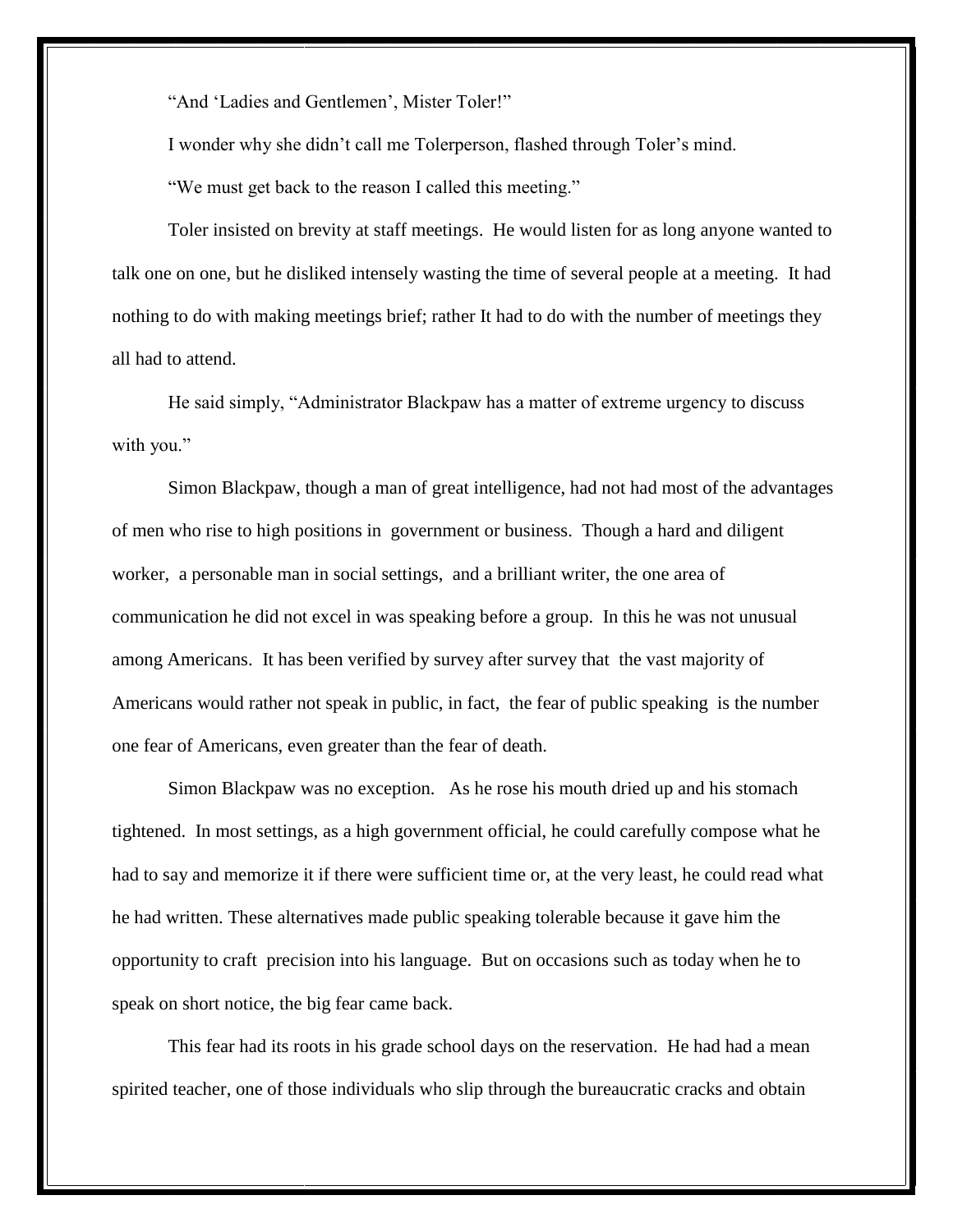positions which allow them to do exactly the opposite of what the job is meant to accomplish. This teacher loved to humiliate her charges and make them never forget that they were inferior human beings because of their race and heritage. As a result, whenever Simon Blackpaw spoke up in class, he was berated by this teacher for any inaccuracy, whether in the answer to an arithmetic problem or a recitation about history.

This experience proved to be a two edged sword for Simon. At one level it motivated him to work hard to accomplish great things so he could prove the teacher wrong, but it also instilled in him a fear of speaking in public when he could not be absolutely sure of every word he was to speak.

He began.

"Uh guys, we sortta got a little uhm problem that we need to kinda talk about today. You see, Congress has, well, they've' suggested, well not exactly suggested but really told us that we have to cut some budgets."

Region XI being the democracy it is, he explained to them in halting uhm-filled speech that they were now a committee of the whole (what he actually said was that they "kinda had to all act together ") to see where they could save money.

Joseph Toler stepped in and rescued him.

"Friends," he interrupted - no longer were there any ladies and gentlemen in the room- "We've have got to begin changing our thinking. We've got to change the way we see ourselves if we are going to survive. It looks like we're going to have to, God forbid - sorry Katrina - learn how to justify our existence.

"We have done a good job at what we do best. We have used our budgets wisely to fulfill the mandate given to us by the people through their elected representatives." Like so many in the bureaucracy, Toler had developed a Them-Them-Us philosophy. There were the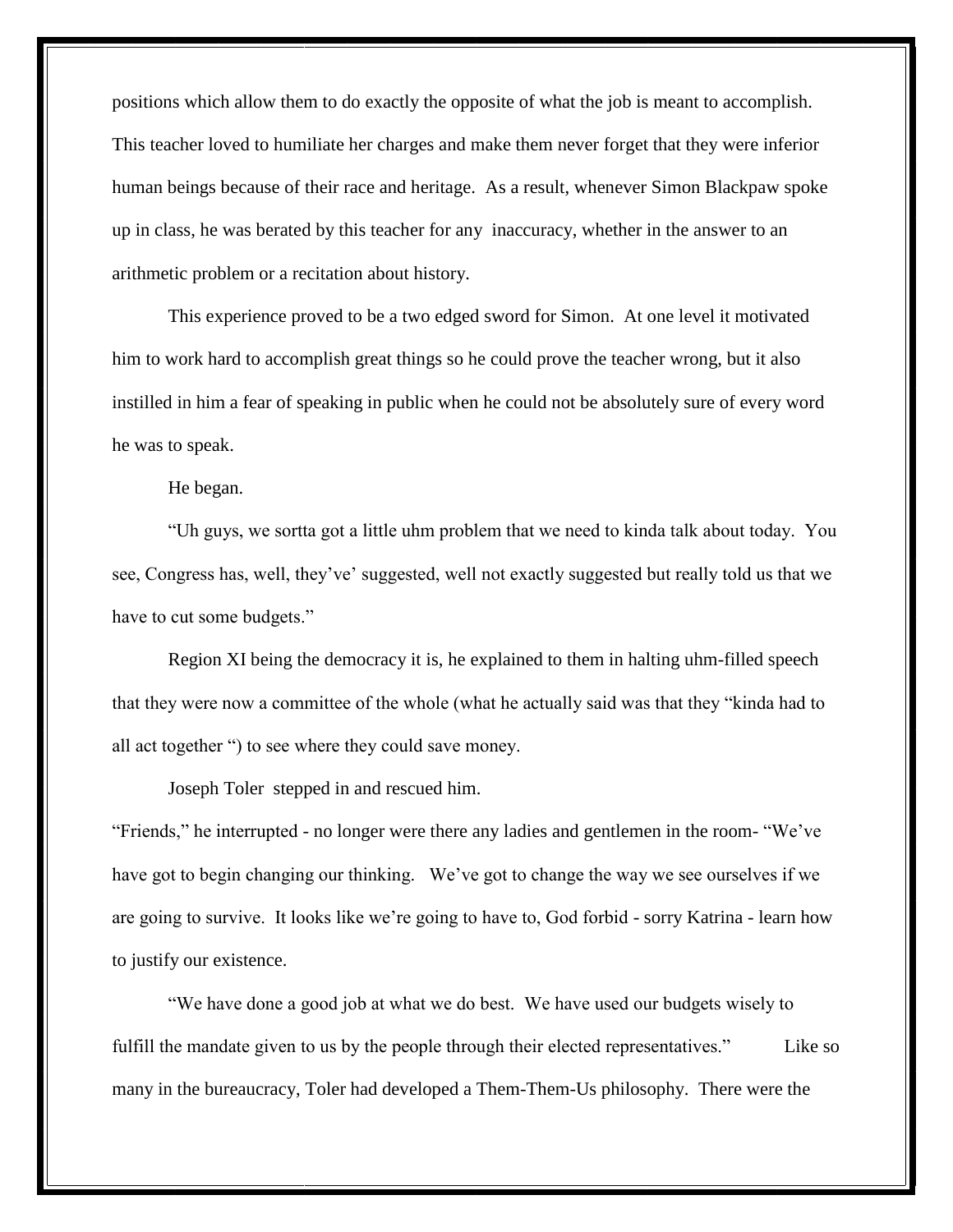employees of the agency with their sacred trust. There were those who for some strange reason had the power to interfere with that sacred trust - the elected representatives of the people. And then there was The People itself, that environment wrecking mob that ranked in contempt just above government contractors.

The key to keeping that sacred trust is, of course, making sure that all budgets are depleted by the end of the fiscal year so there is justification for making them bigger the next year. There is no word heard spoken more frequently, nor any word more frequently written in any federal government office than budget . For a federal bureaucrat it is the mantra. Not nearly as melodious as nor as simple as OM , but then nothing done by government is as melodious or as simple as it might be. But for a federal manager at any level to sit and contemplate that one word is no different than for a monk high on a mountain ledge in Tibet to chant his mantra. Two simple syllables - bud jet. Ah, but what a fine word they form. Like a bud in spring, the smallest budget request can grow to be an enormous flower; and the money can fly away as fast as the SST. A mixed metaphor to be sure and one that makes little sense, but that's why it's perfect - it perfectly reflects the federal budgeting process.

"We have," Toler went on, "through the legislation that created us, the ability to make regulations and rules to fulfill that mandate. And we have used this rule making power wisely. Included in that power is the ability to levy fines for violations. In view of the recent changes in Washington, I believe it is time we take those powers we now have, while there is still time, and use them to our advantage to show the new powers-that-be that we can be self sufficient. In other words, we need to become like the businesses we regulate. We need to become proactive. We need to operate in a way to show a profit."

The room became as silent as a predawn desert. In unison the stunned employees of Region XI gasped. The shock was no less than if he had told them the Agency was to be shut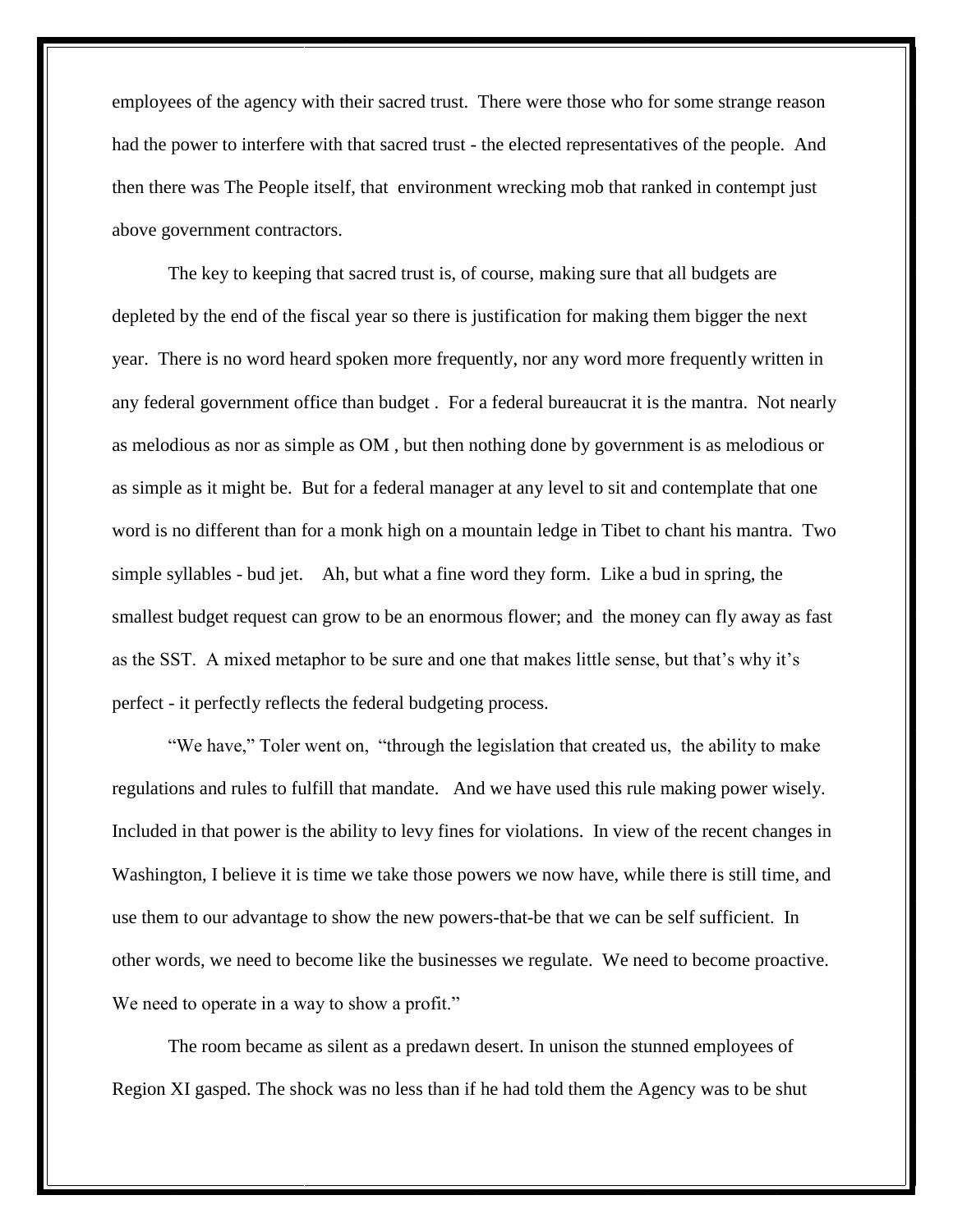down. For the branch chief even to allow a word like profit to pass his lips had the same effect as would the First Lady passing gas at a Rose Garden reception. How could he even think of such a thing, thought the collective consciousness of this room full of bureaucrats. Their collective unconscious knew instinctively that their collective mission in life was to destroy the profit motive. How could Toler even think of such a thing.

Chris Fletcher paled and felt nauseous.

Katrina Fussbrachen gasped, "Puleeze, Mr. Toler"

"Say it ain't true, Joe," Conrad Mann muttered as he slowly shook his head.

Charles Edgerly's head moved almost imperceptibly from side to side.

The effect could not have been different if each had been the Pope and God had just asked him to move to Salt Lake City.

Jeremy Tinker, however, perceived the subtlety of what Joseph Toler was saying. As an engineer, Jeremy tended to see black and white lines, but he also saw black and white lines as solutions to problems. And if nothing else an engineer has to be practical; he has to make material and situations work for him. For instance, to build a bridge you have to make the natural stresses work for you to give the bridge strength. He saw immediately what Toler was doing. He was proposing that they use the natural stress of the situation to make their position stronger.

T. Markum Abernathy failed to see anything innovative in what Toler had said. It was obvious to Abernathy, a CPA, that Toler had merely described what has always been in government.

The silence, except for Katrina's gasp and Conrad Mann's mutterance, lasted for about thirty seconds, perhaps the longest period of silence in an EPA Region XI meeting room since the Agency's doors had first opened. Then a negative murmur rippled through the group.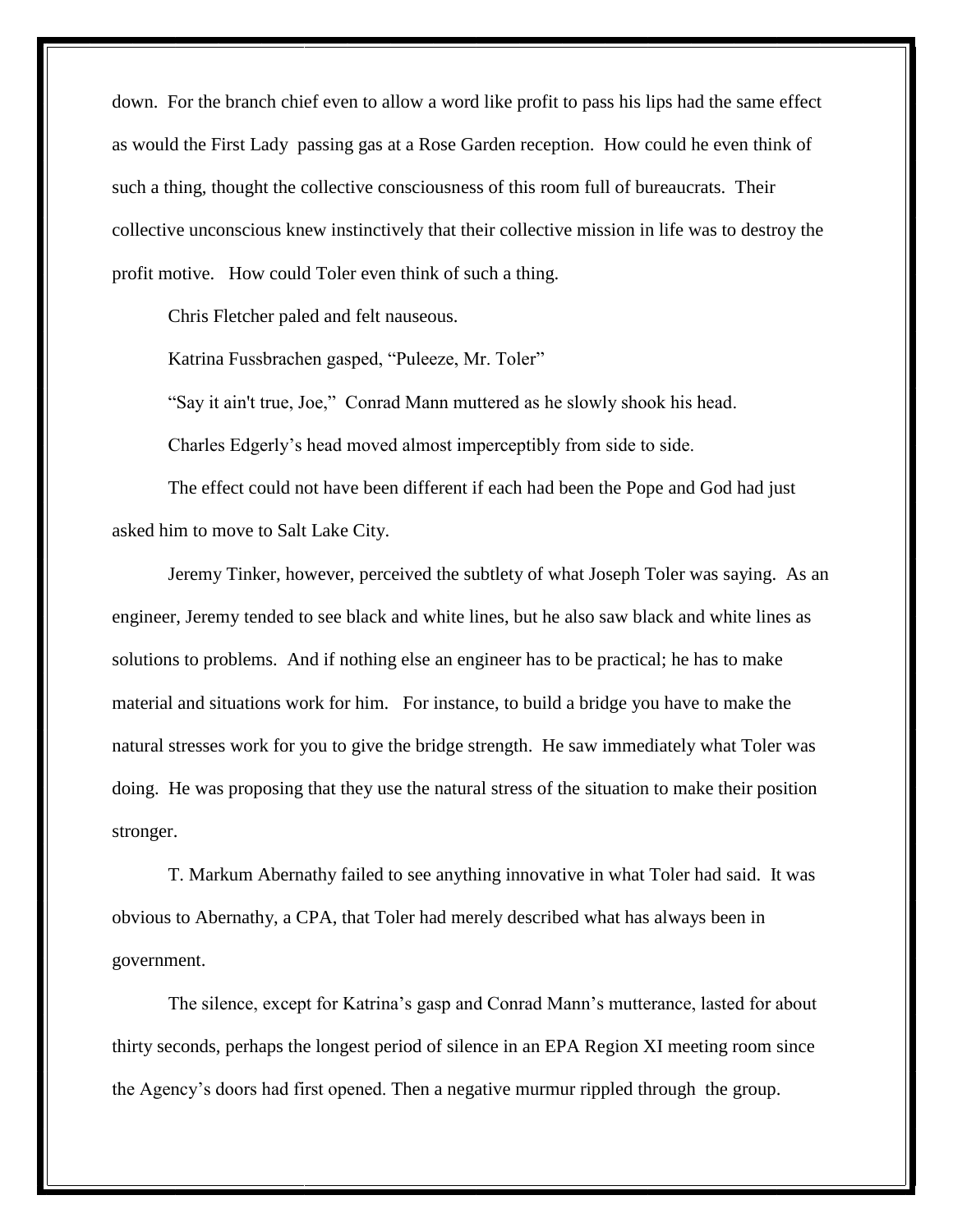"Wait! hear me out," Joseph Toler said. "I give you each two challenges today.

"The first, and more significant, is to scrutinize every facet of American life to see how we can come up with viable new regulations that will form a revenue base for the Agency. More about that later.

"The second is to scrutinize every facet of our expenses so we can make small but visible cuts that will demonstrate to the Congress that we are sincere in our efforts to utilize our budgets fully while operating economically.

"So we're just going to brain storm today to get the budget cutting thinking process started."

T. Markam Abernathy could feel tears of admiration forming in his eyes at the brilliance of Toler's thinking. No wonder Toler was rising so quickly in government service. To actually propose cutting budgets in order to raise them. Abernathy's hobby, avocation really, was raising fruit for wine making, grapes, currants, chokecherries, so for him the metaphor that came to mind was pruning. The way you get a fruit tree or vine to grow more vigorously and produce more fruit is to prune it.

Brilliant! He thought.

"So let's review the rules for brainstorming." Toler went on. "Any idea is considered. No idea is stupid. And we only list ideas; we don't discuss them. Katrina will you please come up front and write the ideas on the flip chart as they are presented, and Christian will you please hang the full sheets on the walls for us."

Both Katrina and Christian rolled their eyes. She was always picked to do this task since, in her many years as a student, she had mastered the ability to write quickly and neatly at the same time. And Christian was always picked to hang the charts because, at six nine, he was the tallest, and this group took literally that no idea is stupid so they needed every bit of wall space.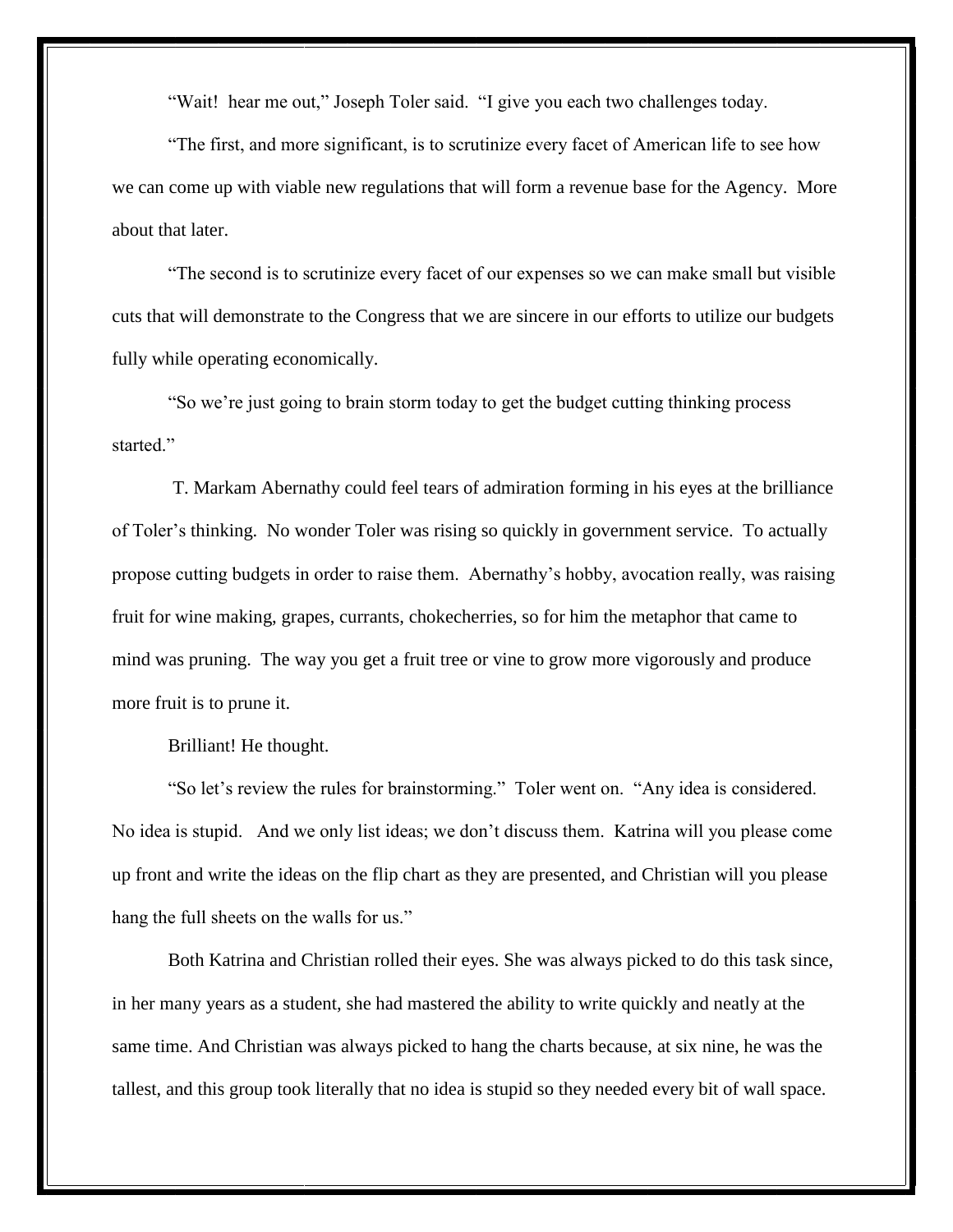Katrina viewed the task as secretarial, and being a secretary was an image she was trying to get away from. That's why she had been a perpetual student all these years. Whenever a new job was posted she would begin taking courses for it. As a result she never completed a whole program but had several hundred hours of college courses on her transcript. If they had all been in the same field she would have two bachelors degrees, a master's, a Ph D., and post doctoral studies. As it was, she had taken several sips from the Pierian Spring but never gulped enough to slake her thirst which was, of course, not really for knowledge but for a longer personal data sheet and a hoped for richer retirement.

Chris Fletcher had no such ambitions. He was just tall. And he felt that his being asked to pin up the brainstorming sheets was just another example of how the system exploited resources available to it simply because they are there. Somewhere in the back of his brain an image flashed, and he saw himself on a picket line made up of only people who were over six and a half feet tall protesting how they are always taken advantage of to hang up brainstorm sheets, reach objects off shelves, and lift small children to see parades. He saw a diverse group on his picket line. He saw for instance a sign that read

#### **Gay, Tall, & Proud**

and another that read

#### **I'm Tall and I vote**

And another

## **The weather's great up here! How's it down there, Shrimp?**

He heard a speech by a former NBA star decrying the exploitation by greedy capitalists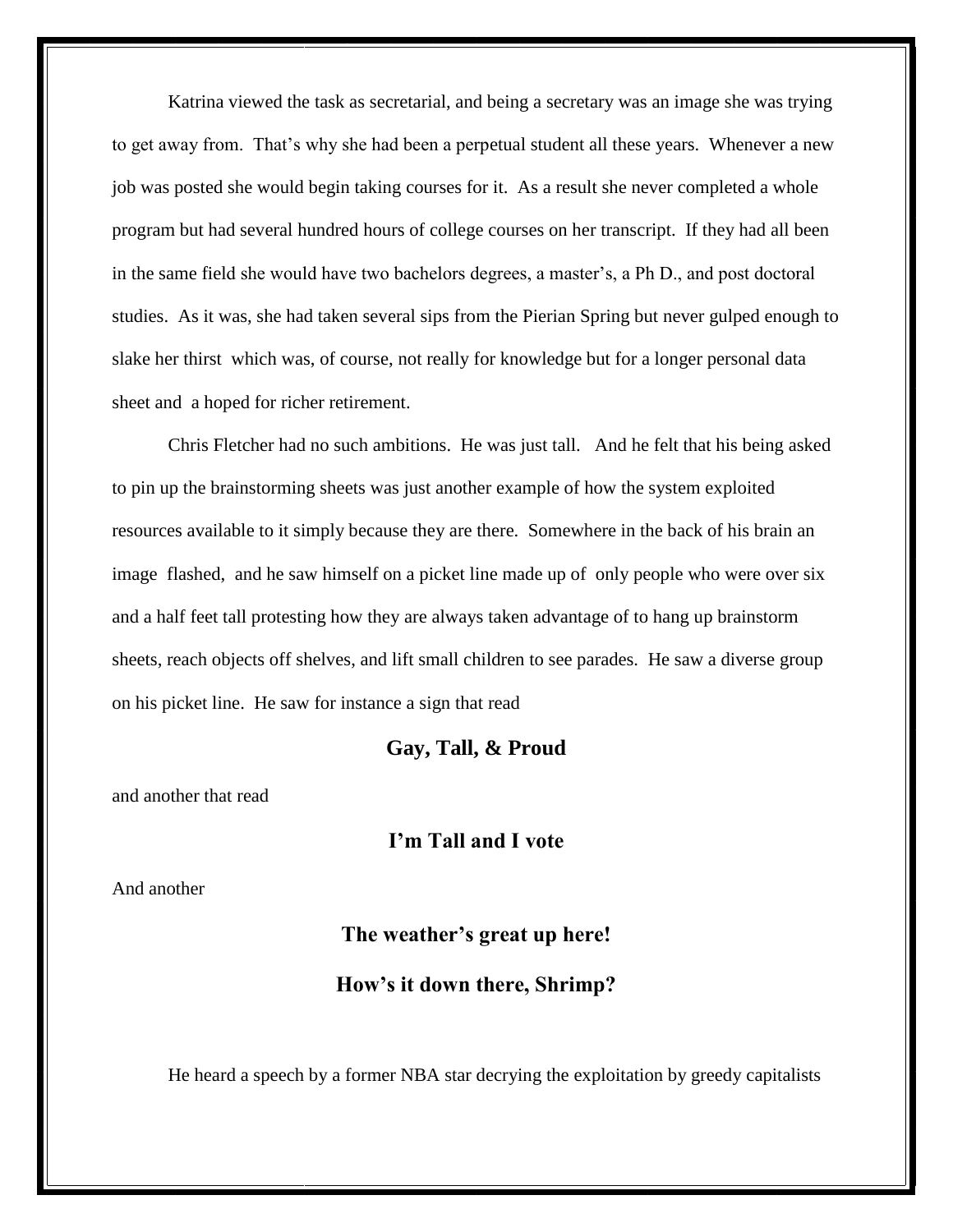of seven footers. And most gratifying of all, he saw many members of People of Lesser Statured Individuals (a group that had been born as the Brotherhood of Short Folks at the University of Michigan in 1967, but who had changed their name in 1989 to eliminate the offensive language of their original title) walking in solidarity with their height advantaged comrades.

"Mister Fletcher, are you going to help us out? " Toler said gently bringing Chris back from his reverie.

Chris wanted to shout back angrily that he was not going to be exploited any more, that he was just a victim of his heightedness, but being the team player he was, he shrugged and said, "Sure." He would save his indignation for bigger issues.

"Okay people, Let's just get at it. How can we save money? Let's start with little things. Remember we're just brainstorming."

"How about if we eliminate, or at least cut back on the monthly cash incentive awards to employees," came from the left side of the room.

Katrina had written only the word cut on the flip chart when a loud "BOOO" went up from the group.

"That's the stupidest idea I've ever heard," came from the other side of the room.

"Go home!" shouted another.

"Obviously he never wins an award", Sam Nunder in the front row whispered out of the side of his mouth to Jill Trocksley.

"Just put it down," Joseph instructed Katrina.

Six hours later the walls of the meeting room were covered with flip chart pages filled with Katrina's neat printing, and Christian Fletcher stood holding the last sheet up because they had run out of tape. The ideas ranged from more closely monitoring the dispensing of office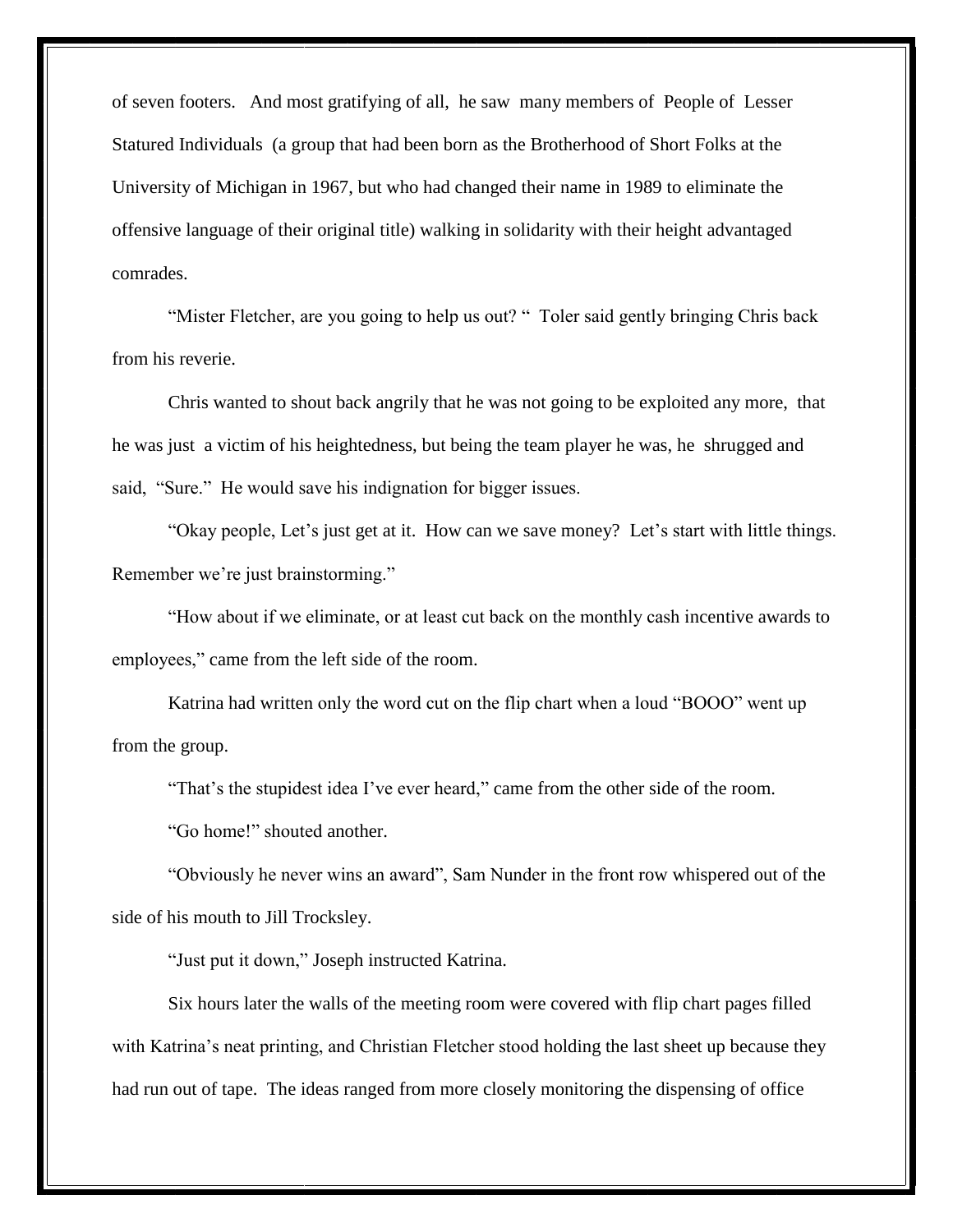supplies from the supply room to enforcing the maximum 10 copy rule at all Xerox machines, (They were not all Xerox machines, of course; there were Sharps and Toshibas and lesser know brands, the result of whoever came in with the low bid, or who happened to be a minority business, at the time of each copy machine expansion.), to eliminating computer support personnel.

The latter idea caught the attention of the meeting. Everyone seemed to agree that they now had something to work on. Of course, there were no computer support people there because they were all, (dare I use such an obscenity so early on the narrative) contractors.

The last two hours of the meeting (actually now officially called a retreat, even though it was not being held in a remote location, since it had gone past the one hour for a meeting and three hours for a mini-conference, and for budget reporting purposes had to be called a retreat so that the funds could be properly allocated for the time spend by each employee) were devoted to discussing this idea. Oral Schurmeister, who also was a member of his township council and had aspirations for county office, gave an impassioned speech about the merits of the idea, pointing out that they never seemed to be able to get computer support any way, that government had functioned quite well, thank you, long before there were computers, that there could even be a reduction in the incidence of carpel tunnel syndrome among non-governmentally employed retirees (CTSANGER, referring to paid volunteers over fifty-five in the agency, pronounced cat's anger (Yes, dear reader, the narrator is well aware that paid and volunteer seem to be an oxymoron. Here, of course, such constructions are not used as figures of speech, but merely as descriptions of reality in a federal office. Let's face it; if the term oxymoron did not exist we would have to coin it to describe what goes on throughout the government everywhere every day.) .

In the end, that proposal to eliminate computer support personnel, along with some minor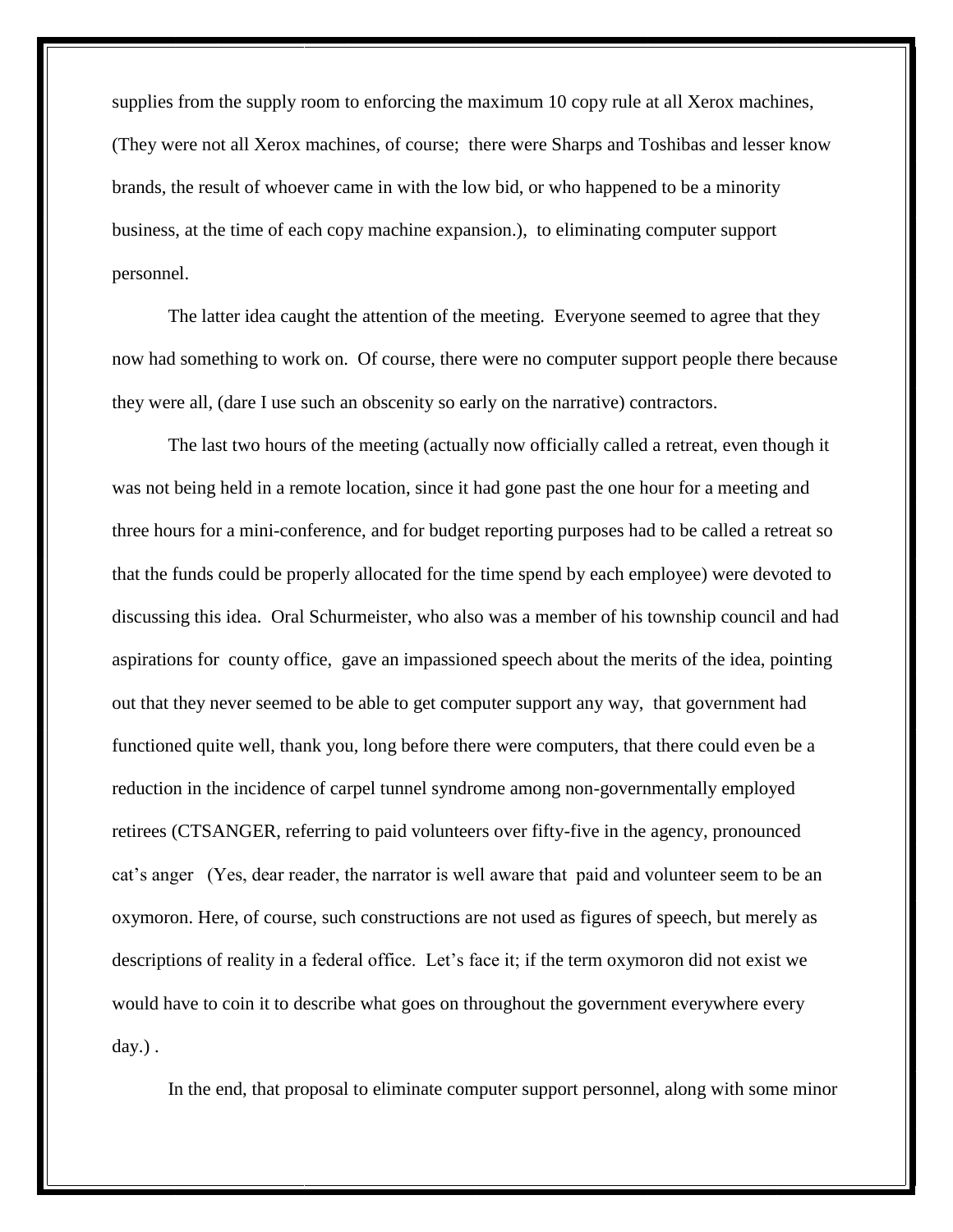ones, came to be adopted. The Region subsequently canceled its contract with Jackson Ongoing Computer Support (JOCS). It turned out to be a good thing that they did not eliminate the monthly awards to employees because as more and more problems with their computers occurred, employees were forced to put in more and more effort to get their work done and deserved a "Thank you for hanging in there."

Indeed, at the end of the fiscal year, each employee received a walnut plaque with a brass plate on which were engraved his name and

## IN RECOGNITION FOR HANGING IN THERE ABOVE AND BEYOND THE CALL OF DUTY DUE TO CIRCUMSTANCES BEYOND CONTROL THIS AWARD IS MADE TO

#### (NAME)

The total cost of the plaques was just short of the yearly salary of one of the contractors who had been let go. So at the next audit the GAO considered it a net gain.

In fact, the situation got so bad that the Agency was forced to hire nineteen new clerks to handle the work that down computers could no longer handle. The net result was that personnel expenses rose by 8% during the next quarter. The savings from canceling JOCS' contract amounted to 2%. The Region itself won an award under the Budget Restraint Act just recently passed by Congress, and each employee received a nice bonus at the end of the quarter. It was not called a bonus, of course; it was called instead an Award for Service Above and Beyond in keeping with the theme of the plaques that had been awarded earlier.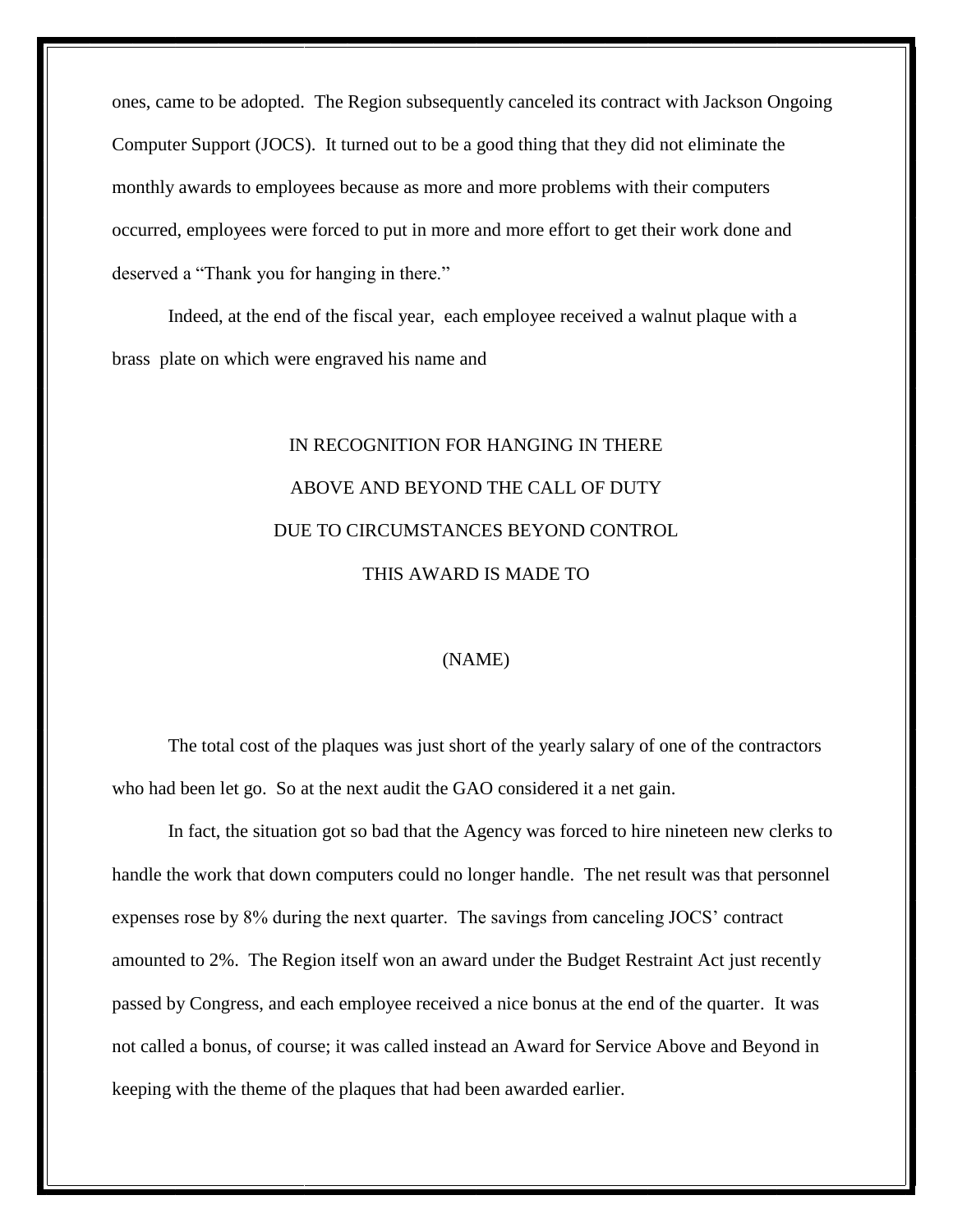In the following session of Congress the region's budget was increased by 25% to cover the costs associated with eliminating the computer support contractors and to fund the additional staff that became necessary as the situation worsened. Once again government had done what it does best - solve a problem by creating a bigger problem that can then be addressed by throwing more money at it.

At the time Toler, of course, had no way of knowing just how successful this brainstorming session would become. But he had a feeling. He looked at his watch. It was ten minutes to five. He looked around at the walls filled with ideas and at the tables filled with empty pizza boxes. He could justify pizzas being paid for by the tax payers because the meeting had turned into a retreat.

Just before he dismissed the attendees, Toler thanked everyone present and reminded them about the most important task at hand, the devising of new regulations.

"With the proper regulations in place," he went on, "we can collect more fines to help finance the Agency's operations. In return I predict two things will happen. First, Congress will see how valuable we are because of our results and because we will be operating within their philosophy. Why, they might even consider making us a semi-private organization like the post office."

Joe knew that was really too much to hope for, although the idea had some appeal, but he felt he had to rally the troops somehow. Through his dark side flashed a thought: My God, I wonder if we'll start shooting each other.

"Second, the more results we show, the more the Congress will be inclined to raise our budget." He said raise our budget in a hushed tone that conveyed both cunning and reverence. He paused for effect.

"We shall fight them in the rivers. We shall fight them in the dirty skies. We shall fight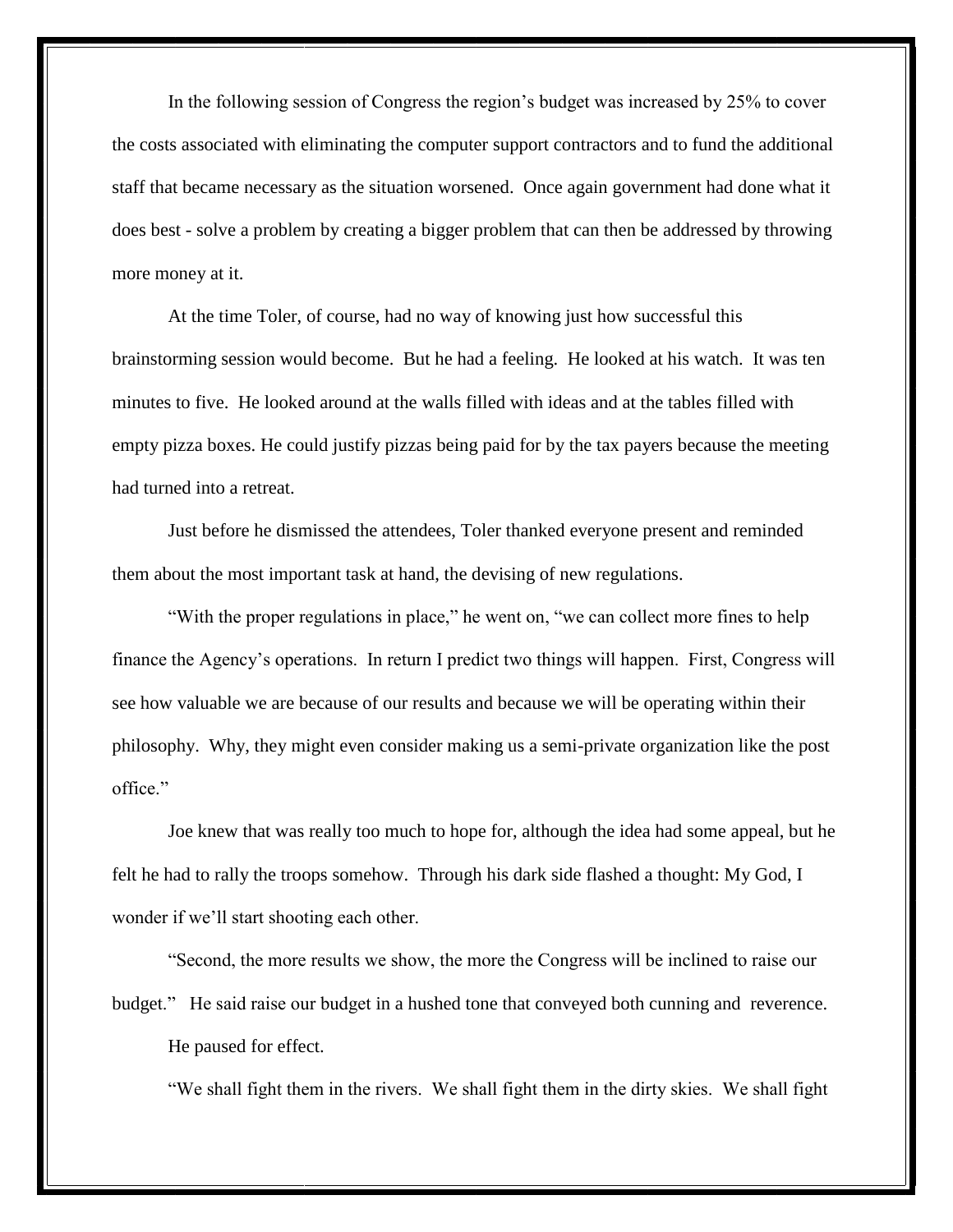them in the smoke stacks. We shall fight them wherever God's creation is threatened."

Katrina's glare stopped him. He had wanted to parallel Churchill's famous speech, but he could not remember how many we *shalls* Churchill had used anyway.

"And we shall meet here on Wednesday at 10:00. I expect you all to be on time because we shall begin promptly at 10:00. At that time, I shall announce the nature of awards to be given for the best suggestions for enforceable regulations."

Never had so many shalls been spoken to such little effect.

The employees, exhausted by the length of the meeting, dumbfounded by Toler's vision of a business-like agency, and angry at the personal attacks and jeering made during the brainstorming, rushed out of the Snail Darter Room to catch their buses or hop on their bicycles for the ride home.

T. Markham Abernathy walked slowly. He knew his limousine was waiting.

That night, Joseph Toler, Ed.D, Ph.D (psychology), and Branch Chief EPA Region XI, had a nightmare in which he saw workmen remove his office door with its plastic laminated name plaque and replace it with a heavy oak door with a wavy glass window on which was printed in gold leaf: Joseph Toler, CEO.